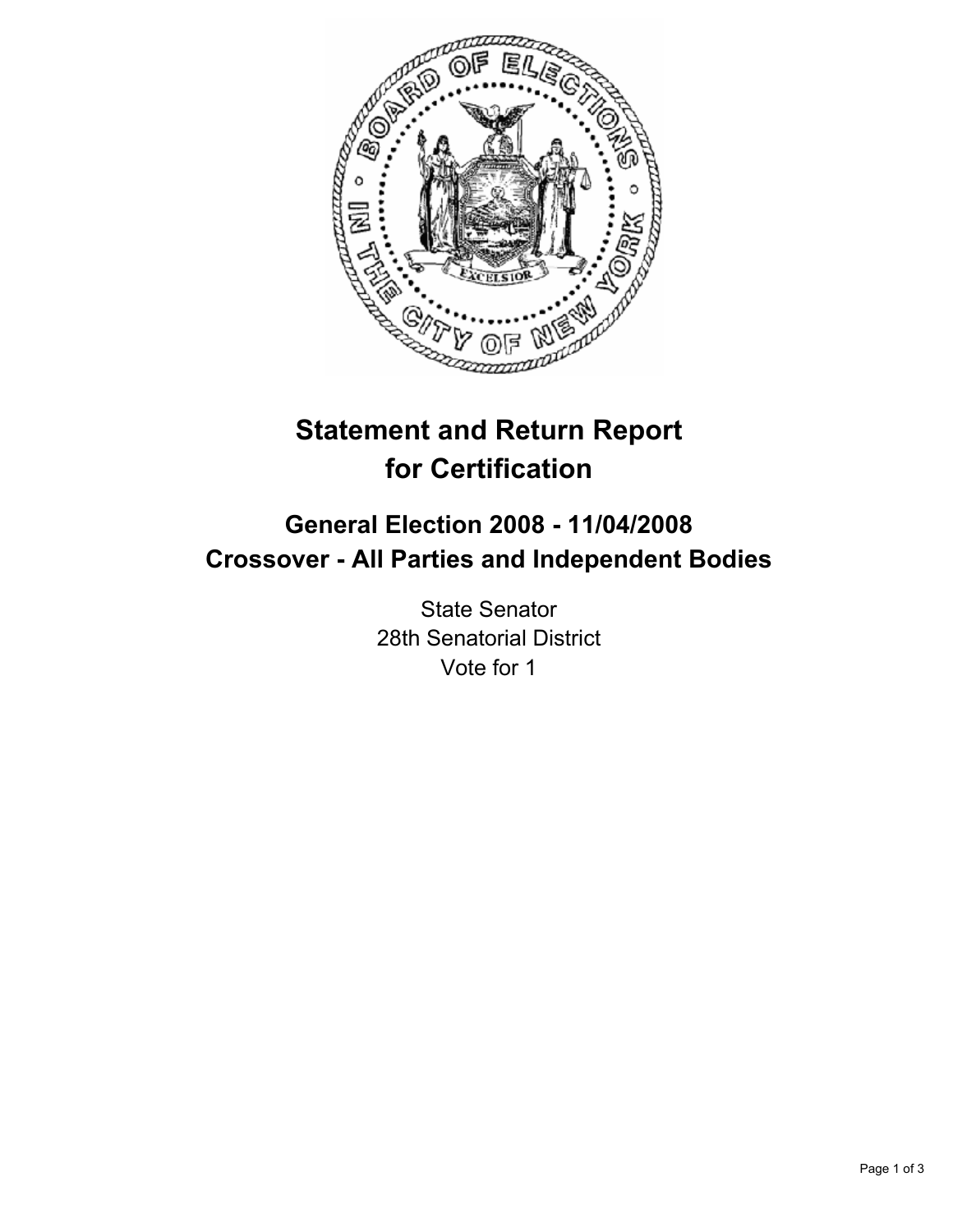

## **New York County**

| PUBLIC COUNTER                    | 37,440 |  |
|-----------------------------------|--------|--|
| <b>EMERGENCY</b>                  | 162    |  |
| ABSENTEE/MILITARY                 | 1,129  |  |
| <b>AFFIDAVIT</b>                  | 2,249  |  |
| <b>Total Ballots</b>              | 41,422 |  |
| JOSE M SERRANO (DEMOCRATIC)       | 25,586 |  |
| KEESHA S WEINER (REPUBLICAN)      | 3.229  |  |
| KEESHA S WEINER (CONSERVATIVE)    | 271    |  |
| JOSE M SERRANO (WORKING FAMILIES) | 808    |  |
| JOHN RICHARD FLANNR (WRITE-IN)    |        |  |
| SERRANO (WRITE-IN)                |        |  |
| <b>Total Votes</b>                | 29,896 |  |
| Unrecorded                        | 11.526 |  |

### **Bronx County**

| PUBLIC COUNTER                    | 47.283 |
|-----------------------------------|--------|
| <b>EMERGENCY</b>                  | 839    |
| ABSENTEE/MILITARY                 | 671    |
| AFFIDAVIT                         | 2,995  |
| <b>Total Ballots</b>              | 51,917 |
| JOSE M SERRANO (DEMOCRATIC)       | 36,483 |
| KEESHA S WEINER (REPUBLICAN)      | 1,149  |
| KEESHA S WEINER (CONSERVATIVE)    | 158    |
| JOSE M SERRANO (WORKING FAMILIES) | 889    |
| ALIVAH WILLIAMS (WRITE-IN)        |        |
| <b>Total Votes</b>                | 38,680 |
| Unrecorded                        | 13.237 |